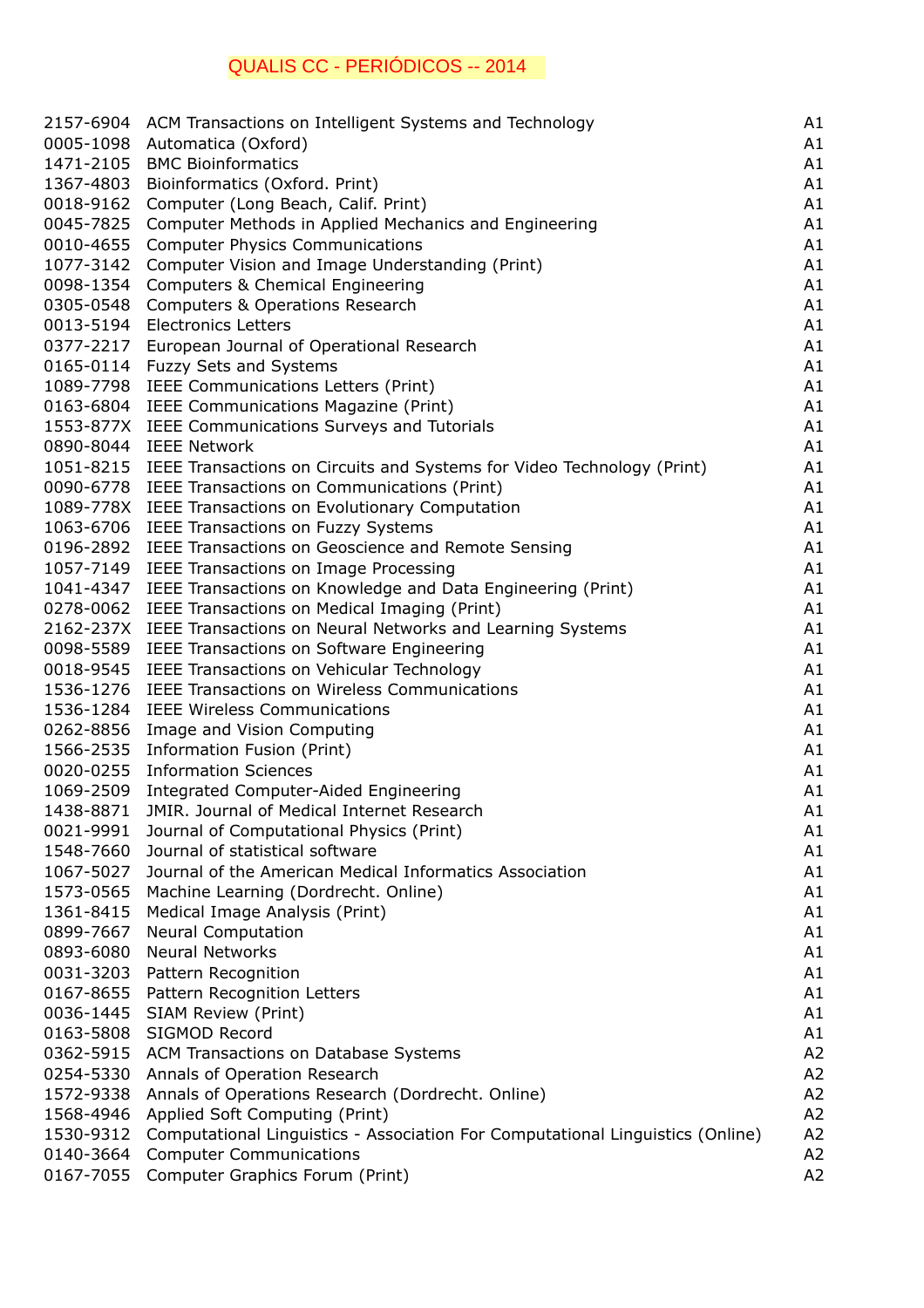| 1389-1286 | Computer Networks (1999)                                                            | A <sub>2</sub> |
|-----------|-------------------------------------------------------------------------------------|----------------|
| 0045-7930 | Computers & Fluids                                                                  | A2             |
| 0360-8352 | Computers & Industrial Engineering                                                  | A2             |
| 0168-1699 | Computers and Electronics in Agriculture                                            | A <sub>2</sub> |
| 0747-5632 | Computers in Human Behavior                                                         | A <sub>2</sub> |
| 0166-3615 | Computers in Industry                                                               | A <sub>2</sub> |
| 0967-0661 | <b>Control Engineering Practice</b>                                                 | A <sub>2</sub> |
| 0169-023X | Data & Knowledge Engineering                                                        | A2             |
| 0167-9236 | <b>Decision Support Systems</b>                                                     | A2             |
| 1530-9304 | Evolutionary Computation (Online)                                                   | A <sub>2</sub> |
| 0957-4174 |                                                                                     | A <sub>2</sub> |
|           | <b>Expert Systems with Applications</b>                                             |                |
| 0167-739X | Future Generation Computer Systems                                                  | A <sub>2</sub> |
| 0272-1716 | IEEE Computer Graphics and Applications                                             | A <sub>2</sub> |
| 1541-1672 | <b>IEEE Intelligent Systems</b>                                                     | A2             |
| 1089-7801 | <b>IEEE Internet Computing</b>                                                      | A2             |
| 1070-9932 | IEEE Robotics & Automation Magazine                                                 | A <sub>2</sub> |
| 1070-9908 | <b>IEEE Signal Processing Letters</b>                                               | A2             |
| 0740-7459 | <b>IEEE Software</b>                                                                | A <sub>2</sub> |
| 1549-8328 | IEEE Transactions on Circuits and Systems. I, Regular Papers (Print)                | A <sub>2</sub> |
| 0278-0070 | IEEE Transactions on Computer-Aided Design of Integrated Circuits and Systems       | A2             |
| 0018-9340 | IEEE Transactions on Computers (Print)                                              | A2             |
| 0098-3063 | <b>IEEE Transactions on Consumer Electronics</b>                                    | A2             |
| 1556-6013 | IEEE Transactions on Information Forensics and Security                             | A2             |
| 1536-1233 | IEEE Transactions on Mobile Computing                                               | A <sub>2</sub> |
| 1520-9210 | <b>IEEE Transactions on Multimedia</b>                                              | A2             |
| 1045-9219 | IEEE Transactions on Parallel and Distributed Systems (Print)                       | A2             |
| 1083-4427 | IEEE Transactions on Systems, Man and Cybernetics. Part A. Systems and Humans A2    |                |
| 1094-6977 | IEEE Transactions on Systems, Man and Cybernetics. Part C, Applications and Revi(A2 |                |
| 1063-8210 | IEEE Transactions on Very Large Scale Integration (VLSI) Systems (Print)            | A2             |
| 1077-2626 | IEEE Transactions on Visualization and Computer Graphics                            | A <sub>2</sub> |
| 0306-4573 | Information Processing & Management                                                 | A <sub>2</sub> |
| 1365-8816 | International Journal of Geographical Information Science (Print)                   | A2             |
| 0020-7543 | International Journal of Production Research (Print)                                | A2             |
| 1532-0464 | Journal of Biomedical Informatics                                                   | A2             |
|           | 0377-0427 Journal of Computational and Applied Mathematics                          | A <sub>2</sub> |
| 1532-3145 | Journal of Computer Assisted Tomography (Online)                                    | A2             |
| 0022-0000 | Journal of Computer and System Sciences (Print)                                     | A2             |
| 0925-5001 | Journal of Global Optimization                                                      | A2             |
| 1573-2916 | Journal of Global Optimization (Dordrecht. Online)                                  | A2             |
| 0022-3239 | Journal of Optimization Theory and Applications                                     | A <sub>2</sub> |
| 1573-2878 | Journal of Optimization Theory and Applications (Dordrecht. Online)                 | A <sub>2</sub> |
| 1532-2890 | Journal of The American Society For Information Science and Technology (Online)     | A <sub>2</sub> |
| 1532-2882 | Journal of the American Society for Information Science and Technology (Print)      | A2             |
| 0160-5682 | Journal of the Operational Research Society                                         | A2             |
| 0950-7051 | Knowledge-Based Systems                                                             | A <sub>2</sub> |
|           |                                                                                     |                |
| 0025-5610 | Mathematical Programming                                                            | A <sub>2</sub> |
| 0140-0118 | Medical & Biological Engineering & Computing                                        | A <sub>2</sub> |
| 0026-2714 | Microelectronics and Reliability                                                    | A2             |
| 0925-2312 | Neurocomputing (Amsterdam)                                                          | A2             |
| 1539-2791 | Neuroinformatics (Totowa)                                                           | A2             |
| 1070-5325 | Numerical Linear Algebra with Applications                                          | A <sub>2</sub> |
| 1588-2861 | Scientometrics (Online)                                                             | A2             |
| 1424-8220 | Sensors (Basel)                                                                     | A2             |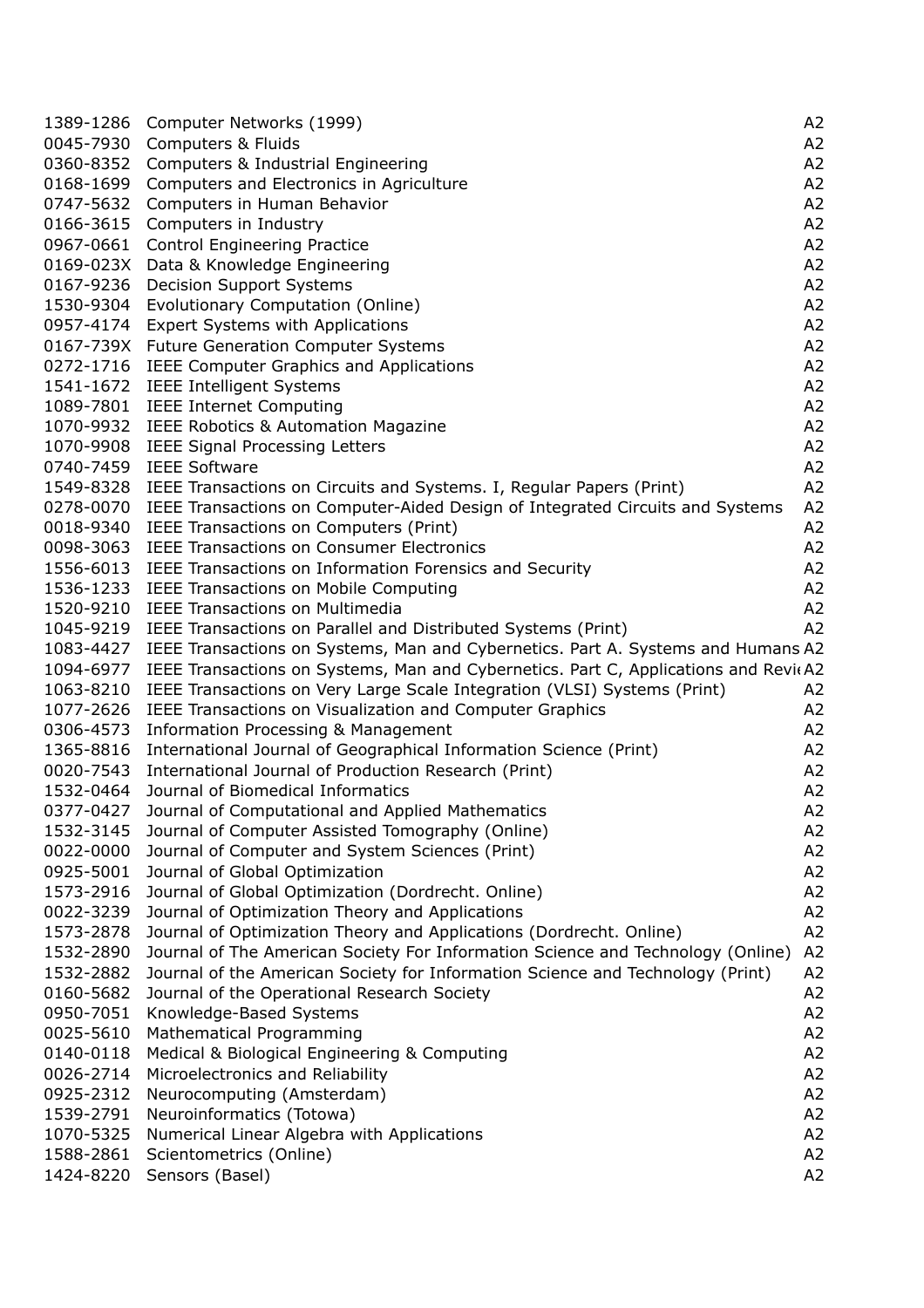|           | 0165-1684 Signal Processing (Print)                                       | A <sub>2</sub> |
|-----------|---------------------------------------------------------------------------|----------------|
| 0164-1212 | The Journal of Systems and Software                                       | A2             |
| 0304-3975 | <b>Theoretical Computer Science</b>                                       | A <sub>2</sub> |
| 1022-0038 | <b>Wireless Networks</b>                                                  | A <sub>2</sub> |
| 1084-4309 | ACM Transactions on Design Automation of Electronic Systems               | <b>B1</b>      |
| 1533-5399 | ACM Transactions on Internet Technology                                   | <b>B1</b>      |
| 1556-4681 | ACM Transactions on Knowledge Discovery from Data                         | <b>B1</b>      |
| 1550-4859 | <b>ACM Transactions on Sensor Networks</b>                                | B1             |
| 1570-8705 | Ad Hoc Networks                                                           | <b>B1</b>      |
| 0965-9978 | Advances in Engineering Software (1992)                                   | <b>B1</b>      |
| 0925-1030 | Analog Integrated Circuits and Signal Processing                          | <b>B1</b>      |
| 1012-2443 | Annals of Mathematics and Artificial Intelligence                         | <b>B1</b>      |
|           | 0924-669X Applied Intelligence (Boston)                                   | <b>B1</b>      |
| 1573-7497 | Applied Intelligence (Dordrecht. Online)                                  | B1             |
| 0933-3657 | Artificial Intelligence in Medicine (Print)                               | <b>B1</b>      |
| 1573-7454 | Autonomous Agents and Multi-Agent Systems (Dordrecht. Online)             | B <sub>1</sub> |
| 0006-3835 | <b>BIT Numerical Mathematics</b>                                          | <b>B1</b>      |
| 0009-7322 | Circulation (New York, N.Y.)                                              | <b>B1</b>      |
| 0165-0009 | Climatic Change                                                           | B1             |
| 1612-4782 | Cognitive Processing (Print)                                              | <b>B1</b>      |
| 1476-9271 | Computational Biology and Chemistry (Print)                               | <b>B1</b>      |
| 0926-6003 | Computational Optimization and Applications                               | <b>B1</b>      |
| 0010-4620 | Computer Journal (Print)                                                  | <b>B1</b>      |
| 0169-2607 | Computer Methods and Programs in Biomedicine (Print)                      | <b>B1</b>      |
| 0920-5489 | Computer Standards & Interfaces                                           | <b>B1</b>      |
| 0925-9724 | <b>Computer Supported Cooperative Work</b>                                | <b>B1</b>      |
| 0895-6111 | Computerized Medical Imaging and Graphics                                 | <b>B1</b>      |
| 0097-8493 | Computers & Graphics                                                      | <b>B1</b>      |
|           | 0010-4825 Computers in Biology and Medicine                               | <b>B1</b>      |
| 1436-5057 | Computing (Wien. Internet)                                                | <b>B1</b>      |
| 0010-485X | Computing (Wien. Print)                                                   | <b>B1</b>      |
| 1521-9615 | Computing in Science & Engineering (Print)                                | <b>B1</b>      |
|           | 0166-218X Discrete Applied Mathematics                                    | <b>B1</b>      |
|           | 0012-365X Discrete Mathematics                                            | <b>B1</b>      |
|           | 0906-7590 Ecography (Copenhagen)                                          | B1             |
| 1574-9541 | Ecological Informatics (Print)                                            | B <sub>1</sub> |
| 1382-3256 | <b>Empirical Software Engineering</b>                                     | B1             |
| 1573-7616 | Empirical Software Engineering (Dordrecht. Online)                        | <b>B1</b>      |
| 0952-1976 | Engineering Applications of Artificial Intelligence                       | <b>B1</b>      |
| 0177-0667 | Engineering with Computers                                                | B <sub>1</sub> |
| 0013-9580 | Epilepsia (Copenhagen)                                                    | <b>B1</b>      |
| 0195-6698 | European Journal of Combinatorics (Print)                                 | <b>B1</b>      |
| 1396-0466 | First Monday (Online)                                                     | <b>B1</b>      |
| 1384-6175 | Geoinformatica (Dordrecht)                                                | <b>B1</b>      |
| 1573-7624 | Geoinformatica (Dordrecht. Online)                                        | <b>B1</b>      |
| 1059-7794 | <b>Human Mutation</b>                                                     | B <sub>1</sub> |
|           | 1070-986X IEEE Multimedia                                                 | <b>B1</b>      |
| 0018-9499 | <b>IEEE Transactions on Nuclear Science</b>                               | <b>B1</b>      |
| 1545-5963 | IEEE/ACM Transactions on Computational Biology and Bioinformatics (Print) | <b>B1</b>      |
| 0916-8532 | IEICE Transactions on Information and Systems                             | <b>B1</b>      |
| 1751-861X | IET Computers & Digital Techniques (Online)                               | <b>B1</b>      |
| 1751-8601 | IET Computers & Digital Techniques (Print)                                | B <sub>1</sub> |
| 1751-8806 | IET Software (Print)                                                      | B <sub>1</sub> |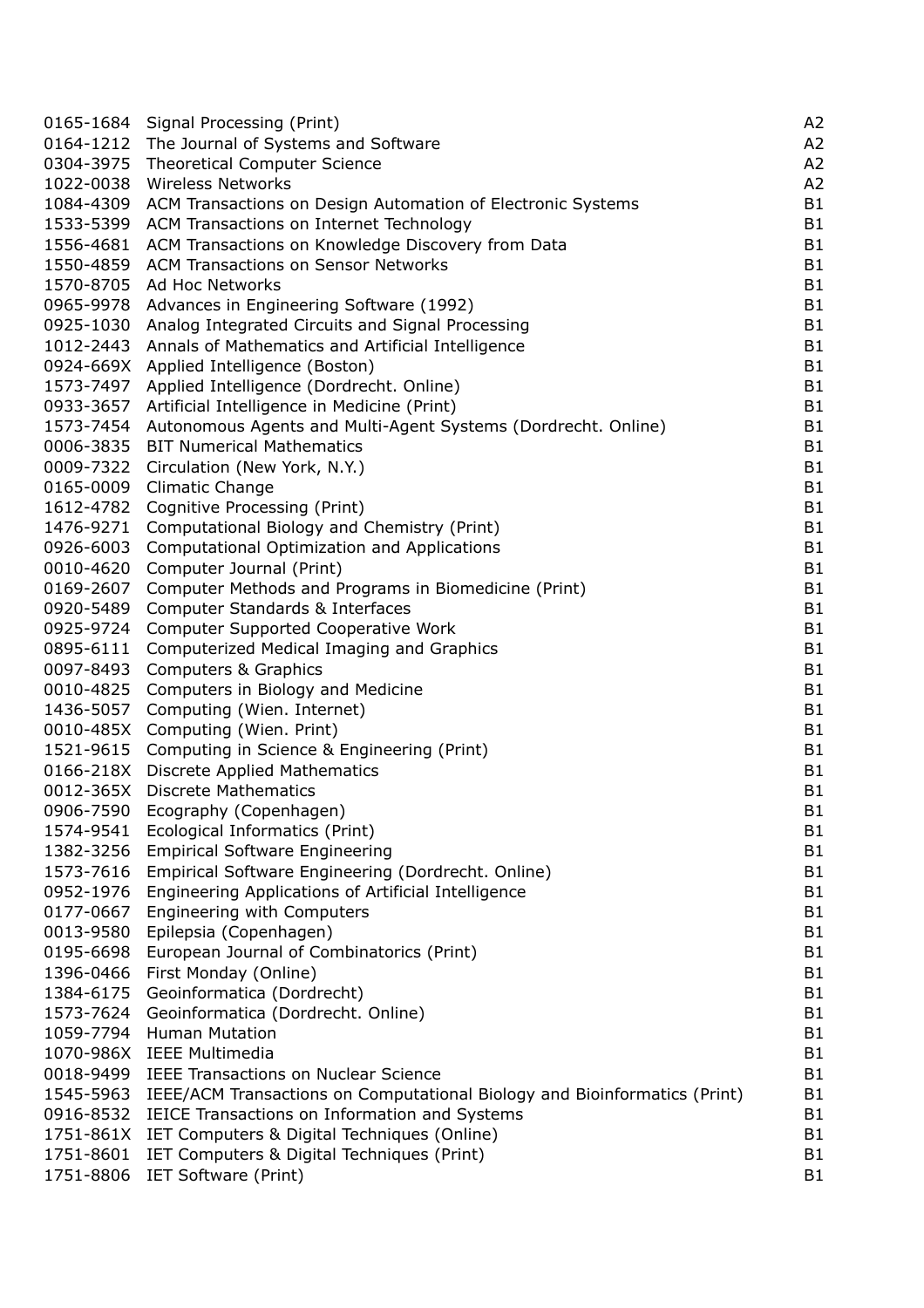| 1091-9856 | <b>INFORMS Journal on Computing</b>                                          | B1             |
|-----------|------------------------------------------------------------------------------|----------------|
| 1526-5528 | INFORMS Journal on Computing (Online)                                        | <b>B1</b>      |
| 0020-0190 | Information Processing Letters (Print)                                       | B1             |
| 1386-4564 | Information Retrieval (Boston)                                               | B1             |
| 0890-5401 | Information and Computation (Print)                                          | <b>B1</b>      |
| 0950-5849 | Information and Software Technology                                          | <b>B1</b>      |
| 1088-467X | Intelligent Data Analysis (Print)                                            | <b>B1</b>      |
| 0888-613X | International Journal of Approximate Reasoning                               | <b>B1</b>      |
| 1362-3060 | International Journal of Electronics (Online)                                | <b>B1</b>      |
| 1562-2479 | International Journal of Fuzzy Systems                                       | B1             |
| 1349-4198 | International Journal of Innovative Computing, Information & Control         | <b>B1</b>      |
| 0884-8173 | International Journal of Intelligent Systems (Print)                         | <b>B1</b>      |
| 0218-4885 | International Journal of Uncertainty, Fuzziness and Knowledge-Based Systems  | B1             |
| 0219-7200 | Journal of Bioinformatics and Computational Biology (Print)                  | B1             |
| 1382-6905 | Journal of Combinatorial Optimization                                        | <b>B1</b>      |
| 0095-8956 | Journal of Combinatorial Theory. Series B (Print)                            | <b>B1</b>      |
| 1877-7503 | Journal of Computational Science                                             | <b>B1</b>      |
| 1546-1955 | Journal of Computational and Theoretical Nanoscience                         | <b>B1</b>      |
| 0897-1889 | Journal of Digital Imaging                                                   | <b>B1</b>      |
| 1017-9909 | Journal of Electronic Imaging (Print)                                        | B1             |
| 0364-9024 | Journal of Graph Theory (Print)                                              | B1             |
| 1570-7873 | Journal of Grid Computing                                                    | B1             |
| 1381-1231 | Journal of Heuristics                                                        | <b>B1</b>      |
| 0921-0296 | Journal of Intelligent & Robotic Systems                                     | <b>B1</b>      |
| 0925-9902 | Journal of Intelligent Information Systems                                   | <b>B1</b>      |
| 0955-792X | Journal of Logic and Computation (Print)                                     | B1             |
| 1084-8045 | Journal of Network and Computer Applications                                 | <b>B1</b>      |
| 0743-7315 | Journal of Parallel and Distributed Computing (Print)                        | <b>B1</b>      |
| 1535-3893 | Journal of Proteome Research (Print)                                         | <b>B1</b>      |
| 1861-8200 | Journal of Real-Time Image Processing (Print)                                | B1             |
| 1939-8018 | Journal of Signal Processing Systems for Signal, Image, and Video Technology | B1             |
| 1383-7621 | Journal of Systems Architecture                                              | B1             |
| 0948-6968 | Journal of Universal Computer Science (Online)                               | <b>B1</b>      |
| 0948-695X | Journal of Universal Computer Science (Print)                                | <b>B1</b>      |
|           | 1047-3203 Journal of Visual Communication and Image Representation (Print)   | <b>B1</b>      |
| 1383-469X | Journal on Special Topics in Mobile Networks and Applications                | <b>B1</b>      |
| 1469-8005 | Knowledge Engineering Review (Online)                                        | <b>B1</b>      |
| 0269-8889 | Knowledge Engineering Review (Print)                                         | B <sub>1</sub> |
| 0219-1377 | Knowledge and Information Systems (Print)                                    | B <sub>1</sub> |
| 0932-8092 | Machine Vision and Applications                                              | <b>B1</b>      |
| 1432-1769 | Machine Vision and Applications (Internet)                                   | B <sub>1</sub> |
| 1432-2994 | Mathematical Methods of Operations Research (Heidelberg)                     | <b>B1</b>      |
| 0957-4158 | Mechatronics (Oxford)                                                        | <b>B1</b>      |
| 0959-8324 | Microelectronics Journal                                                     | <b>B1</b>      |
| 0942-4962 | Multimedia Systems                                                           | B1             |
| 1380-7501 | Multimedia Tools and Applications                                            | <b>B1</b>      |
| 1573-7721 | Multimedia Tools and Applications (Dordrecht. Online)                        | B <sub>1</sub> |
| 0028-3045 | Networks (New York, N.Y. Print)                                              | <b>B1</b>      |
| 0941-0643 | Neural Computing & Applications (Print)                                      | <b>B1</b>      |
| 1053-8119 | Neuroimage (Orlando, Fla. Print)                                             | <b>B1</b>      |
| 0305-1048 | Nucleic Acids Research                                                       | <b>B1</b>      |
| 0029-599X | Numerische Mathematik                                                        | <b>B1</b>      |
| 0171-6468 | OR-Spektrum                                                                  | B <sub>1</sub> |
|           |                                                                              |                |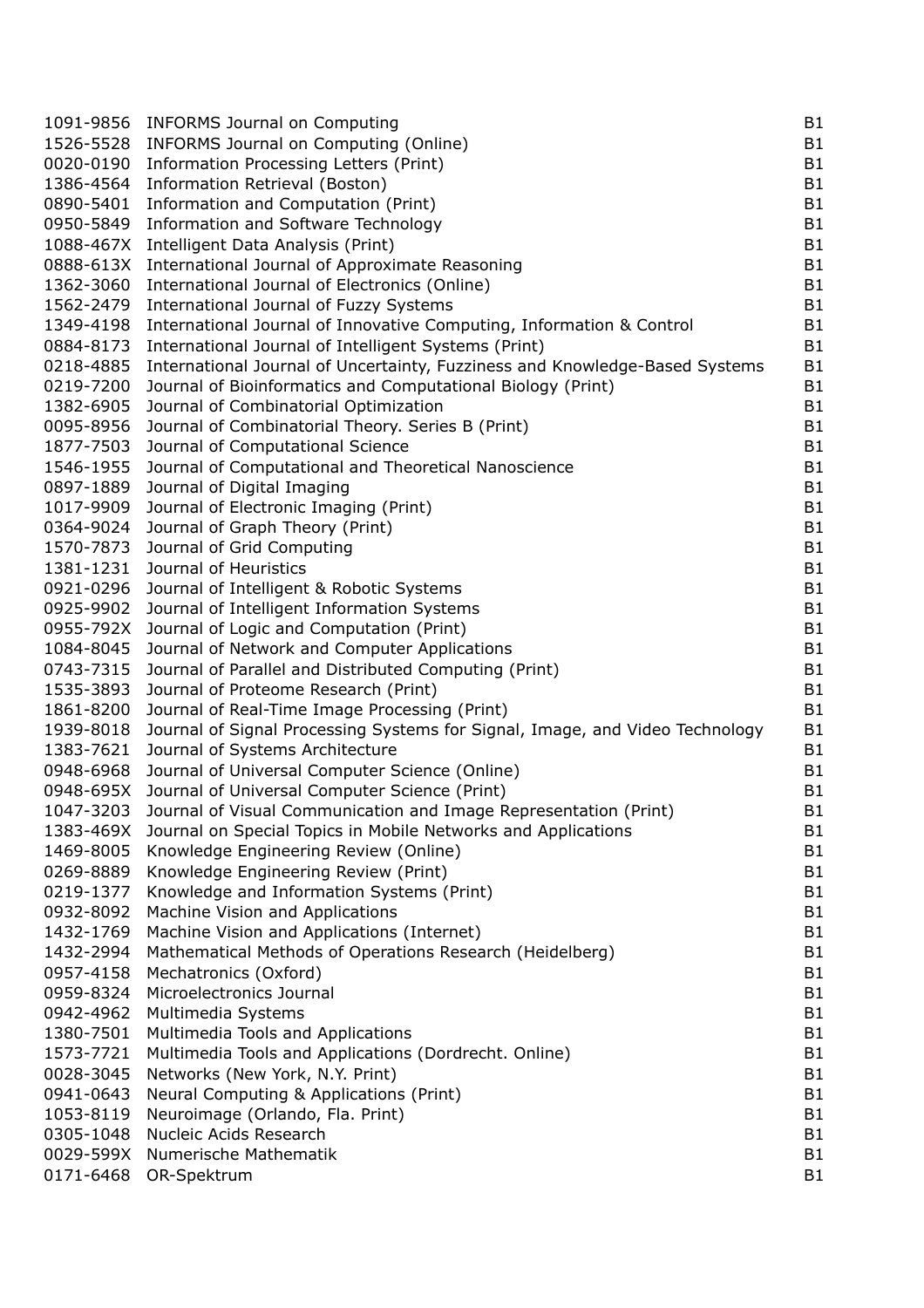|           | 0163-5980 Operating Systems Review                                                                 | <b>B1</b>      |
|-----------|----------------------------------------------------------------------------------------------------|----------------|
| 1862-4472 | Optimization Letters (Print)                                                                       | B1             |
| 1055-6788 | Optimization Methods & Software (Print)                                                            | <b>B1</b>      |
| 1463-9076 | PCCP. Physical Chemistry Chemical Physics (Print)                                                  | <b>B1</b>      |
| 0167-8191 | <b>Parallel Computing</b>                                                                          | <b>B1</b>      |
| 0166-5316 | Performance Evaluation                                                                             | <b>B1</b>      |
| 0031-9007 | Physical Review Letters (Print)                                                                    | B1             |
| 0032-0889 | Plant Physiology (Bethesda)                                                                        | <b>B1</b>      |
| 1042-9832 | Random Structures & Algorithms (Print)                                                             | <b>B1</b>      |
| 1432-010X | Requirements Engineering                                                                           | <b>B1</b>      |
| 0736-5845 | Robotics and Computer-Integrated Manufacturing                                                     | <b>B1</b>      |
| 0167-6423 |                                                                                                    | <b>B1</b>      |
|           | Science of Computer Programming (Print)                                                            |                |
| 1569-190X | Simulation Modelling Practice and Theory                                                           | <b>B1</b>      |
| 1433-7479 | Soft Computing                                                                                     | <b>B1</b>      |
| 0038-0644 | Software, Practice & Experience (Print)                                                            | <b>B1</b>      |
|           | 1097-024X Software: Practice and Experience                                                        | <b>B1</b>      |
| 1066-8888 | The VLDB Journal                                                                                   | <b>B1</b>      |
| 0178-2789 | The Visual Computer                                                                                | <b>B1</b>      |
| 1471-0684 | Theory and Practice of Logic Programming                                                           | B1             |
| 1475-3081 | Theory and Practice of Logic Programming (Online)                                                  | <b>B1</b>      |
| 1361-1682 | Transactions in GIS (Print)                                                                        | <b>B1</b>      |
| 1942-4787 | Wiley Interdisciplinary Reviews: Data Mining and Knowledge Discovery                               | B <sub>1</sub> |
| 1530-8677 | Wireless Communications and Mobile Computing                                                       | B1             |
| 1550-4832 | ACM Journal on Emerging Technologies in Computing Systems                                          | B <sub>2</sub> |
| 1539-9087 | ACM Transactions on Embedded Computing Systems                                                     | B <sub>2</sub> |
| 0003-4347 | Annales des Telecommunications                                                                     | B <sub>2</sub> |
| 0381-7032 | Ars Combinatoria                                                                                   | B <sub>2</sub> |
|           | 1471-2164 BMC Genomics                                                                             | B <sub>2</sub> |
|           | 1755-8794 BMC Medical Genomics                                                                     | B <sub>2</sub> |
| 1176-9351 | <b>Cancer Informatics</b>                                                                          | B <sub>2</sub> |
| 1388-2457 | Clinical Neurophysiology                                                                           | B <sub>2</sub> |
| 1386-7857 | <b>Cluster Computing</b>                                                                           | B <sub>2</sub> |
| 0963-5483 | Combinatorics, Probability & Computing (Print)                                                     | B <sub>2</sub> |
| 0332-1649 | Compel (Bradford)                                                                                  | B <sub>2</sub> |
|           | 1807-0302 Computational & Applied Mathematics                                                      | B <sub>2</sub> |
| 1381-298X | Computational and Mathematical Organization Theory                                                 | B <sub>2</sub> |
| 0045-7906 | <b>Computers &amp; Electrical Engineering</b>                                                      | B <sub>2</sub> |
| 1544-3574 | Computers in Entertainment                                                                         | B <sub>2</sub> |
| 1532-0626 | Concurrency and Computation                                                                        | B <sub>2</sub> |
| 0010-938X | <b>Corrosion Science</b>                                                                           | B <sub>2</sub> |
| 0929-8673 | <b>Current Medicinal Chemistry</b>                                                                 | B <sub>2</sub> |
| 1552-4922 | Cytometry. Part A                                                                                  | B <sub>2</sub> |
| 0376-8716 | Drug and Alcohol Dependence                                                                        | B <sub>2</sub> |
| 1865-0473 | Earth Science Informatics (Print)                                                                  | B <sub>2</sub> |
| 0013-4686 | Electrochimica Acta                                                                                | B <sub>2</sub> |
| 0223-5234 | European Journal of Medicinal Chemistry                                                            | B <sub>2</sub> |
| 0924-9338 | European Psychiatry (Paris)                                                                        | B <sub>2</sub> |
| 0963-9969 | Food Research International                                                                        | B <sub>2</sub> |
| 0885-8950 | <b>IEEE Transactions on Power Systems</b>                                                          | B <sub>2</sub> |
| 0968-5227 |                                                                                                    | B <sub>2</sub> |
| 1550-1329 | Information Management & Computer Security<br>International Journal of Distributed Sensor Networks | B <sub>2</sub> |
|           |                                                                                                    |                |
| 1550-1477 | International Journal of Distributed Sensor Networks (Online)                                      | B <sub>2</sub> |
| 1615-5262 | International Journal of Information Security (Print)                                              | B <sub>2</sub> |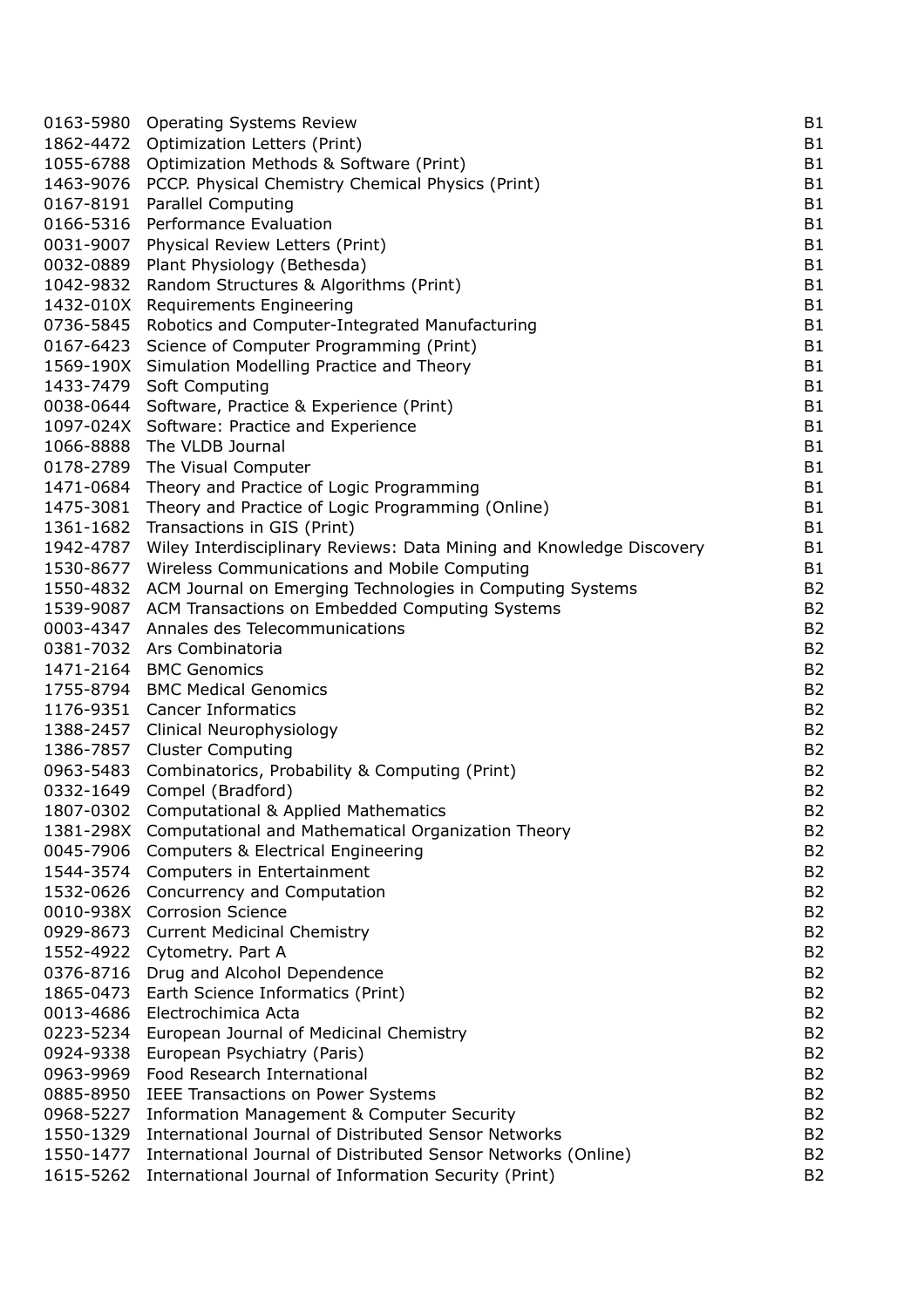| 0894-3370          | International Journal of Numerical Modelling (Print)                                 | <b>B2</b>      |
|--------------------|--------------------------------------------------------------------------------------|----------------|
| 0885-7458          | International Journal of Parallel Programming                                        | <b>B2</b>      |
| 0218-1940          | International Journal of Software Engineering and Knowledge Engineering              | <b>B2</b>      |
| 1545-7362          | International Journal of Web Services Research                                       | <b>B2</b>      |
| 1068-9605          | International Journal of Wireless Information Networks                               | <b>B2</b>      |
| 0969-6016          | International Transactions in Operational Research                                   | B <sub>2</sub> |
| 1460-7425          | JASSS (Guildford)                                                                    | <b>B2</b>      |
| 1570-8683          | Journal of Applied Logic                                                             | <b>B2</b>      |
| 1110-7243          | Journal of Biomedicine and Biotechnology (Print)                                     | B <sub>2</sub> |
| 1000-9000          |                                                                                      | <b>B2</b>      |
|                    | Journal of Computer Science and Technology                                           |                |
| 1975-9320          | Journal of Convergence Information Technology (Gyeongju)                             | <b>B2</b>      |
| 0923-8174          | Journal of Electronic Testing                                                        | B <sub>2</sub> |
| 1062-7375          | Journal of Global Information Management                                             | <b>B2</b>      |
| 1064-1246          | Journal of Intelligent & Fuzzy Systems                                               | <b>B2</b>      |
| 2156-7018          | Journal of Medical Imaging and Health Informatics                                    | <b>B2</b>      |
| 1542-3980          | Journal of Multiple-Valued Logic and Soft Computing                                  | <b>B2</b>      |
| 1064-7570          | Journal of Network and Systems Management                                            | <b>B2</b>      |
| 0920-8542          | Journal of Supercomputing                                                            | B <sub>2</sub> |
| 1678-4804          | Journal of The Brazilian Computer Society (Online)                                   | <b>B2</b>      |
| 1940-087X          | Journal of Visualized Experiments                                                    | <b>B2</b>      |
| 0104-6500          | Journal of the Brazilian Computer Society (Impresso)                                 | B <sub>2</sub> |
| 1368-9894          | Logic Journal of the IGPL (Online)                                                   | B <sub>2</sub> |
| 1367-0751          | Logic Journal of the IGPL (Print)                                                    | <b>B2</b>      |
| 0928-4931          | Materials Science & Engineering. C, Biomimetic Materials, Sensors and Systems (PIB2) |                |
| 1387-1811          | Microporous and Mesoporous Materials (Print)                                         | <b>B2</b>      |
| 0141-9331          | Microprocessors and Microsystems                                                     | B <sub>2</sub> |
| 1573-0824          | Multidimensional Systems and Signal Processing (Online)                              | B <sub>2</sub> |
| 1536-2310          | <b>OMICS: Journal of Integrative Biology</b>                                         | B <sub>2</sub> |
| 1573-4277          | Optical Switching and Networking (Print)                                             | <b>B2</b>      |
| 1094-4087          | <b>Optics Express</b>                                                                | <b>B2</b>      |
| 0233-1934          | Optimization (Print)                                                                 | <b>B2</b>      |
| 1050-2947          | Physical Review. A                                                                   | <b>B2</b>      |
| 1098-0121          | Physical Review. B, Condensed Matter and Materials Physics                           | B <sub>2</sub> |
| 0167-4412          | Plant Molecular Biology                                                              | B <sub>2</sub> |
| 1932-6203 Plos One |                                                                                      | <b>B2</b>      |
|                    |                                                                                      |                |
| 0887-3585          | Proteins (Print)                                                                     | B2             |
| 1290-3868          | Recherche OpÉrationnelle                                                             | <b>B2</b>      |
| 0263-5747          | Robotica (Cambridge. Print)                                                          | B <sub>2</sub> |
| 0963-9314          | Software Quality Journal                                                             | B <sub>2</sub> |
| 1619-1366          | Software and Systems Modeling (Print)                                                | B <sub>2</sub> |
| 1077-8926          | The Electronic Journal of Combinatorics                                              | B <sub>2</sub> |
| 0016-9013          | The Gerontologist (Washington, D.C.)                                                 | B <sub>2</sub> |
| 2161-3915          | Transactions on Emerging Telecommunications Technologies (Online)                    | B <sub>2</sub> |
| 1615-5297          | Universal Access in the Information Society (Internet)                               | B <sub>2</sub> |
| 0042-9007          | Vox Sanguinis (Basel. 1956)                                                          | B <sub>2</sub> |
| 1936-7406          | ACM Transactions on Reconfigurable Technology and Systems                            | B <sub>3</sub> |
| 0308-521X          | <b>Agricultural Systems</b>                                                          | B <sub>3</sub> |
| 0003-6072          | Antonie van Leeuwenhoek (Gedrukt)                                                    | B <sub>3</sub> |
| 1475-925X          | Biomedical Engineering Online (Online)                                               | B <sub>3</sub> |
| 1054-1500          | Chaos (Woodbury, N.Y.)                                                               | B <sub>3</sub> |
| 0303-402X          | Colloid and Polymer Science (Print)                                                  | B <sub>3</sub> |
| 1865-0929          | Communications in Computer and Information Science (Print)                           | B <sub>3</sub> |
| 1061-3773          | Computer Applications in Engineering Education                                       | B3             |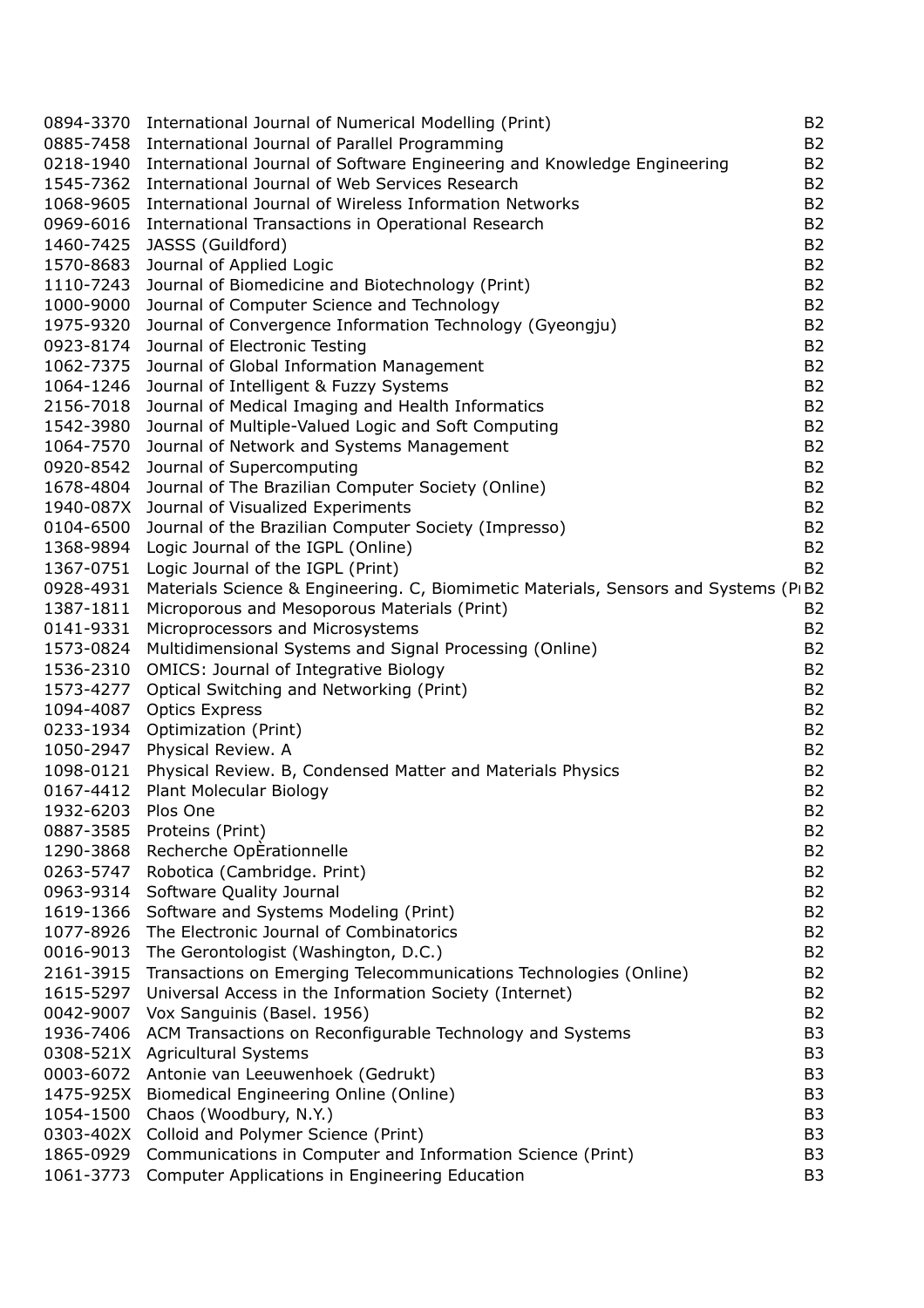| 1477-8424 | Computer Languages, Systems & Structures                                     | B <sub>3</sub> |
|-----------|------------------------------------------------------------------------------|----------------|
| 1335-9150 | Computing and Informatics                                                    | B <sub>3</sub> |
| 0011-183X | Crop Science                                                                 | B <sub>3</sub> |
| 1365-8050 | Discrete Mathematics and Theoretical Computer Science (Online)               | B <sub>3</sub> |
| 0378-7796 | Electric Power Systems Research (Print)                                      | B <sub>3</sub> |
| 1996-1073 | Energies (Basel)                                                             | B <sub>3</sub> |
| 1099-4300 | Entropy (Basel. Online)                                                      | B <sub>3</sub> |
| 0167-6369 | Environmental Monitoring and Assessment (Print)                              | B <sub>3</sub> |
| 1548-1603 | <b>GIScience and Remote Sensing</b>                                          | B <sub>3</sub> |
| 0378-1119 | Gene (Amsterdam)                                                             | B <sub>3</sub> |
| 1351-8216 | Haemophilia (Oxford. Print)                                                  | B <sub>3</sub> |
| 1932-4537 | IEEE eTransactions on Network and Service Management                         | B <sub>3</sub> |
| 1741-8763 | International Journal of Business Process Integration and Management (Print) | B <sub>3</sub> |
| 0020-7225 | International Journal of Engineering Science                                 | B <sub>3</sub> |
| 1660-4601 | International Journal of Environmental Research and Public Health            | B <sub>3</sub> |
| 1744-2621 | International Journal of Metadata, Semantics and Ontologies (Print)          | B <sub>3</sub> |
| 1422-0067 | International Journal of Molecular Sciences (Online)                         | B <sub>3</sub> |
| 1744-5760 | International Journal of Parallel, Emergent and Distributed Systems (Print)  | B <sub>3</sub> |
| 1747-8405 | International Journal of Security and Networks (Print)                       | B <sub>3</sub> |
| 1477-8394 | International Journal of Web Based Communities (Print)                       | B <sub>3</sub> |
| 1476-1289 | International Journal of Web Engineering and Technology                      | B <sub>3</sub> |
| 0266-5611 | Inverse Problems (Print)                                                     | B <sub>3</sub> |
| 1549-3636 | Journal of Computer Sciences                                                 | B <sub>3</sub> |
| 0022-1147 | Journal of Food Science                                                      | B <sub>3</sub> |
| 1546-1998 | Journal of Low Power Electronics (Print)                                     | B <sub>3</sub> |
| 1610-2940 | Journal of Molecular Modeling (Print)                                        | B <sub>3</sub> |
| 0022-2860 | Journal of Molecular Structure (Print)                                       | B <sub>3</sub> |
| 1443-458X | Journal of Research and Practice in Information Technology                   | B <sub>3</sub> |
| 1796-217X | Journal of Software                                                          | B <sub>3</sub> |
| 1742-5468 | Journal of Statistical Mechanics                                             | B <sub>3</sub> |
| 0922-6567 | <b>Machine Translation</b>                                                   | B <sub>3</sub> |
| 1996-1944 | Materials (Basel)                                                            | B <sub>3</sub> |
| 1867-2949 | Mathematical Programming Computation                                         | B <sub>3</sub> |
| 1865-9284 | <b>Memetic Computing</b>                                                     | B <sub>3</sub> |
| 0304-3940 | Neuroscience Letters (Print)                                                 | B <sub>3</sub> |
| 1936-6442 | Peer-to-Peer Networking and Applications (Print)                             | B <sub>3</sub> |
| 0378-4371 | Physica. A (Print)                                                           | B <sub>3</sub> |
| 1539-3755 | Physical Review. E, Statistical, Nonlinear, and Soft Matter Physics (Print)  | B <sub>3</sub> |
| 1746-4811 | <b>Plant Methods</b>                                                         | B <sub>3</sub> |
| 1385-2256 | Precision Agriculture (Print)                                                | B <sub>3</sub> |
| 0929-8665 | Protein and Peptide Letters                                                  | B <sub>3</sub> |
| 1040-6182 | Quaternary International                                                     | B <sub>3</sub> |
| 0399-0559 | RAIRO. Recherche OpErationnelle                                              | B <sub>3</sub> |
| 0272-4332 | <b>Risk Analysis</b>                                                         | B <sub>3</sub> |
| 1939-0114 | Security and Communication Networks                                          | B <sub>3</sub> |
| 1863-2386 | Service Oriented Computing and Applications                                  | B <sub>3</sub> |
| 0277-6715 | Statistics in Medicine (Print)                                               | B <sub>3</sub> |
| 1434-6028 | The European Physical Journal. B, Condensed Matter Physics (Print)           | B <sub>3</sub> |
| 1951-6355 | The European Physical Journal. Special Topics                                | B <sub>3</sub> |
| 0001-4966 | The Journal of the Acoustical Society of America                             | B <sub>3</sub> |
| 0041-1655 | <b>Transportation Science</b>                                                | B <sub>3</sub> |
| 1570-1263 | Web Intelligence and Agent Systems                                           | B <sub>3</sub> |
|           | 1084-6654 ACM Journal of Experimental Algorithmics                           | B <sub>4</sub> |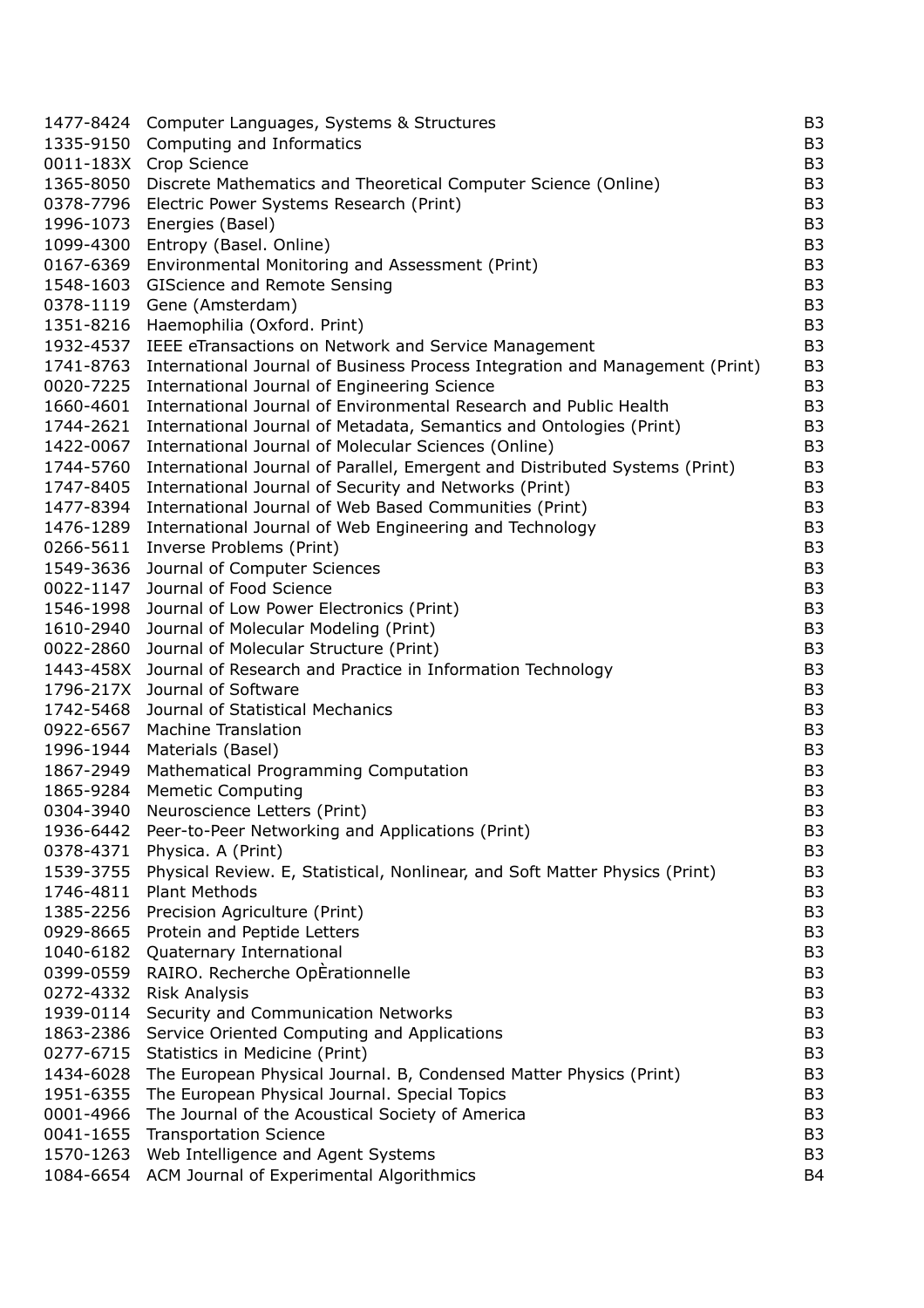|                        | 0273-1177 Advances in Space Research                                        | B <sub>4</sub>                   |
|------------------------|-----------------------------------------------------------------------------|----------------------------------|
| 0003-6870              | <b>Applied Ergonomics</b>                                                   | <b>B4</b>                        |
| 0366-7022              | <b>Chemistry Letters</b>                                                    | B <sub>4</sub>                   |
| 1875-9521              | <b>Entertainment Computing</b>                                              | B <sub>4</sub>                   |
| 1352-8505              | <b>Environmental and Ecological Statistics</b>                              | B <sub>4</sub>                   |
| 1676-5680              | Genetics and Molecular Research                                             | B <sub>4</sub>                   |
| 0018-9464              | <b>IEEE Transactions on Magnetics</b>                                       | B <sub>4</sub>                   |
| 2162-2337              | <b>IEEE Wireless Communications Letters</b>                                 | B <sub>4</sub>                   |
| 0718-0764              | Informacion Tecnologica                                                     | B <sub>4</sub>                   |
| 1648-5831              | Informatics in Education                                                    | B <sub>4</sub>                   |
| 1742-7185              | International Journal of Computational Science and Engineering              | B <sub>4</sub>                   |
| 1687-7047              | International Journal of Computer Games Technology                          | B <sub>4</sub>                   |
| 0972-9038              | International Journal of Computer Science and Applications (Online)         | B <sub>4</sub>                   |
| 1206-212X              | International Journal of Computers & Applications                           | B <sub>4</sub>                   |
| 1539-3100              | International Journal of Distance Education Technologies                    | B <sub>4</sub>                   |
| 1548-3886              | International Journal of Electronic Government Research                     | B <sub>4</sub>                   |
| 1947-3176              | International Journal of Embedded and Real-Time Communication Systems       | B <sub>4</sub>                   |
| 1550-1876              | International Journal of Information and Communication Technology Education | <b>B4</b>                        |
| 1751-648X              | International Journal of Innovative Computing and Applications (Print)      | B <sub>4</sub>                   |
| 0129-1831              | International Journal of Modern Physics C                                   | B <sub>4</sub>                   |
| 1474-8185              | International Journal of Performance Analysis in Sport                      | B <sub>4</sub>                   |
| 1687-7195              | International Journal of Reconfigurable Computing (Print)                   | B <sub>4</sub>                   |
| 0020-7748              | International Journal of Theoretical Physics                                | B <sub>4</sub>                   |
| 1807-1953              | JICS. Journal of Integrated Circuits and Systems (Ed. PortuguIs)            | B <sub>4</sub>                   |
| 0926-9851              | Journal of Applied Geophysics                                               | B <sub>4</sub>                   |
| 0021-9045              | Journal of Approximation Theory (Print)                                     | B <sub>4</sub>                   |
| 2190-8508              | Journal of Cryptographic Engineering                                        | B <sub>4</sub>                   |
| 0374-3535              | Journal of Elasticity                                                       | B <sub>4</sub>                   |
| 1798-0461              | Journal of Emerging Technologies in Web Intelligence                        | B <sub>4</sub>                   |
| 0892-7553              | Journal of Insect Behavior                                                  | B <sub>4</sub>                   |
| 1869-0238              | Journal of Internet Services and Applications                               | B <sub>4</sub>                   |
| 0974-276X              | Journal of Proteomics & Bioinformatics                                      | B <sub>4</sub>                   |
|                        |                                                                             | B <sub>4</sub>                   |
| 0022-4715<br>1213-6972 | Journal of Statistical Physics                                              |                                  |
|                        | Journal of WSCG (Plzen, Print)                                              | B <sub>4</sub><br>B <sub>4</sub> |
|                        | 0024-3795 Linear Algebra and its Applications                               |                                  |
| 1024-123X              | Mathematical Problems in Engineering (Print)                                | B <sub>4</sub>                   |
| 0101-7438              | Pesquisa Operacional (Impresso)                                             | B <sub>4</sub>                   |
| 1054-7460              | Presence (Cambridge, Mass.)                                                 | B <sub>4</sub>                   |
| 0149-1970              | Progress in Nuclear Energy (New Series)                                     | B <sub>4</sub>                   |
| 1548-0992              | Revista IEEE AmErica Latina                                                 | B <sub>4</sub>                   |
| 1877-0533              | Set-Valued and Variational Analysis: theory and applications                | B <sub>4</sub>                   |
| 1537-744X              | The Scientific World Journal                                                | B <sub>4</sub>                   |
| 0958-7578              | Transfusion Medicine (Print)                                                | B <sub>4</sub>                   |
| 1662-8985              | Advanced Materials Research (Online)                                        | B <sub>5</sub>                   |
| 1991-637X              | African Journal of Agricultural Research                                    | B <sub>5</sub>                   |
|                        | 0883-8542 Applied Engineering in Agriculture                                | B <sub>5</sub>                   |
| 1660-9336              | <b>Applied Mechanics and Materials</b>                                      | B <sub>5</sub>                   |
| 0102-0935              | Arquivo Brasileiro de Medicina Veterin ria e Zootecnia                      | B <sub>5</sub>                   |
| 1756-0500              | <b>BMC Research Notes</b>                                                   | B <sub>5</sub>                   |
| 0103-0752              | Brazilian Journal of Probability and Statistics                             | B <sub>5</sub>                   |
| 1463-7154              | <b>Business Process Management Journal</b>                                  | B <sub>5</sub>                   |
| 0717-5000              | <b>CLEI Electronic Journal</b>                                              | B <sub>5</sub>                   |
|                        | 1634-0744 Carnets de GÉologie                                               | B <sub>5</sub>                   |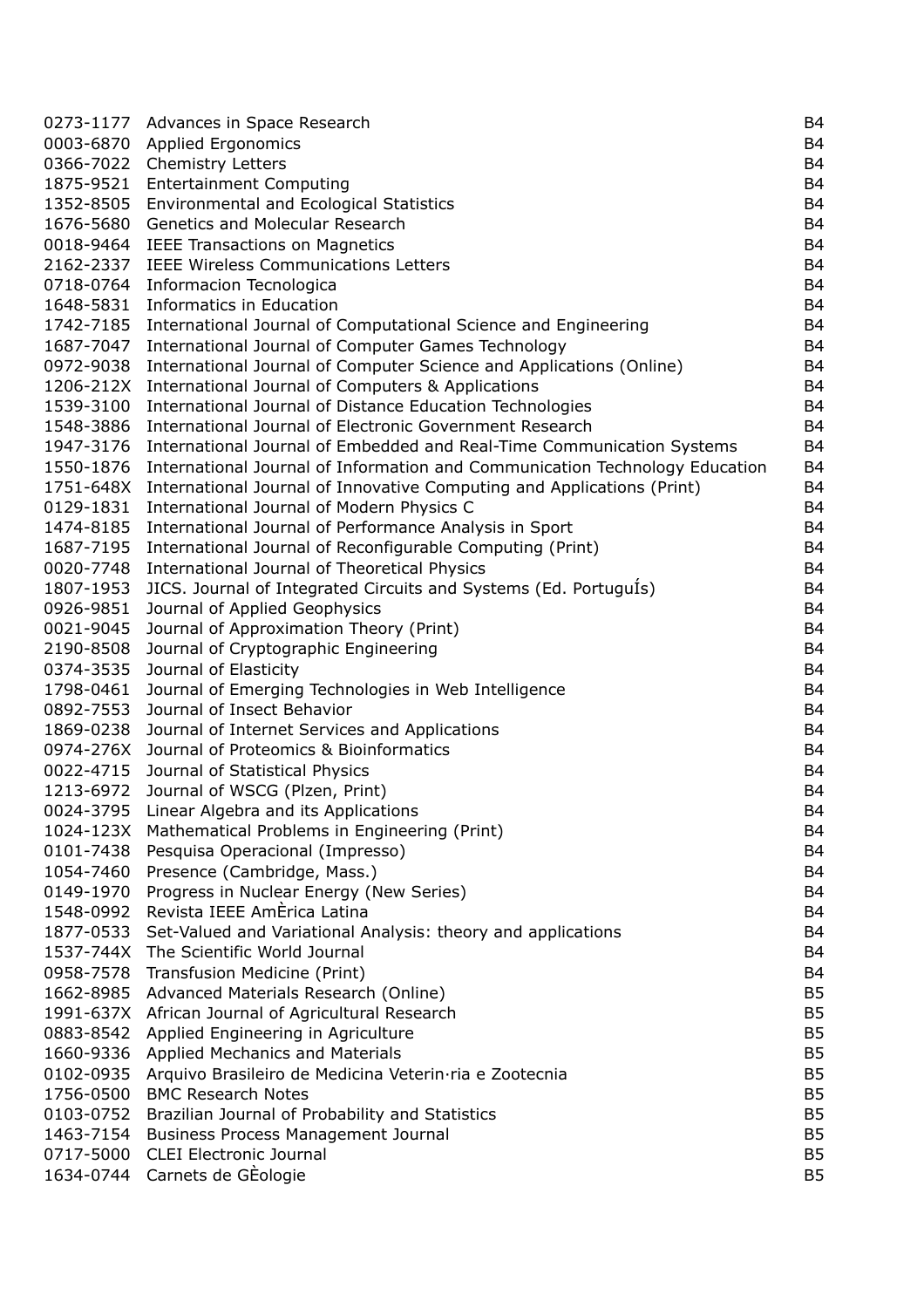|                     | 1980-5764 Dementia & Neuropsychologia                                                           | B <sub>5</sub>              |
|---------------------|-------------------------------------------------------------------------------------------------|-----------------------------|
|                     | 1793-8309 Discrete Mathematics, Algorithms and Applications                                     | <b>B5</b>                   |
|                     | 1808-0588 E.T.C. EducaÁ <sub>no</sub> , Tecnologia e Cultura                                    | B <sub>5</sub>              |
|                     | 1577-5097 ELCVIA. Electronic letters on computer vision and image analysis                      | B <sub>5</sub>              |
|                     | 1687-4714 EURASIP Journal on Audio, Speech and Music Processing (Print)                         | B <sub>5</sub>              |
|                     | 1863-2122 Electronic Communications of the EASST                                                | B <sub>5</sub>              |
|                     | 1521-3250 Emergence (Mahwah, N.J.)                                                              | B <sub>5</sub>              |
|                     | 0972-0871 Far East Journal of Mathematical Sciences: FJMS                                       | B <sub>5</sub>              |
|                     | 1664-8021 Frontiers in Genetics                                                                 | B <sub>5</sub>              |
|                     | 1959-0318 IRBM News                                                                             | B <sub>5</sub>              |
|                     | 2168-2267 IEEE Transactions on Cybernetics                                                      | B <sub>5</sub>              |
| 1932-8540 IEEE-RITA |                                                                                                 | B <sub>5</sub>              |
|                     | 2237-4523 Iberoamerican Journal of Applied Computing                                            | B <sub>5</sub>              |
|                     | 1808-5377 Infodesign (SBDI. Online)                                                             | B <sub>5</sub>              |
|                     | 1741-5659 Interactive Technology and Smart Education                                            | B <sub>5</sub>              |
|                     | 1383-5416 International Journal of Applied Electromagnetics and Mechanics                       | B <sub>5</sub>              |
|                     | 2316-9915 International Journal of Computer Architecture Education                              | <b>B5</b>                   |
|                     | 2150-7988 International Journal of Computer Information Systems and Industrial Managemen B5     |                             |
|                     | 0142-0615 International Journal of Electrical Power & Energy Systems                            | <b>B5</b>                   |
|                     | 0949-149X International Journal of Engineering Education                                        | B <sub>5</sub>              |
|                     | 1448-5869 International Journal of Hybrid Intelligent Systems                                   | B <sub>5</sub>              |
|                     | 0219-4678 International Journal of Image and Graphics                                           | B <sub>5</sub>              |
|                     | 1742-7967 International Journal of Logistics Systems and Management (Print)                     | B <sub>5</sub>              |
|                     | 0268-1900 International Journal of Materials & Product Technology                               | B <sub>5</sub>              |
|                     | 1312-8876 International Journal of Mathematical Analysis                                        | B <sub>5</sub>              |
|                     | 1947-928X International Journal of Natural Computing Research                                   | B <sub>5</sub>              |
|                     | 1537-2456 International Journal on E-Learning                                                   | B <sub>5</sub>              |
|                     | 2175-9146 Journal of Aerospace Technology and Management (Online)                               | B <sub>5</sub>              |
|                     | 1110-757X Journal of Applied Mathematics                                                        | B <sub>5</sub>              |
|                     | 1532-429X Journal of Cardiovascular Magnetic Resonance                                          | B <sub>5</sub>              |
|                     | 2195-3899 Journal of Control, Automation and Electrical Systems                                 | B <sub>5</sub>              |
|                     | 2175-4411 Journal of Health Informatics                                                         | B <sub>5</sub>              |
|                     | 1554-1010 Journal of Information Assurance and Security                                         | B <sub>5</sub>              |
|                     | 1092-0617 Journal of Integrated Design & Process Science                                        | <b>B5</b>                   |
|                     | 0976-9005 Journal of Intelligent Computing                                                      | <b>B5</b>                   |
|                     | 0738-7989 Journal of Materials Education                                                        | B5                          |
|                     | 2179-1074 Journal of Microwaves, Optoelectronics and Electromagnetic Applications               | B <sub>5</sub>              |
|                     | 1687-725X Journal of Sensors                                                                    | B <sub>5</sub>              |
| 2195-1721           | Journal of Software Engineering Research and Development                                        | B <sub>5</sub>              |
|                     | 1673-565X Journal of Zhejiang University. Science A (Print)                                     | B <sub>5</sub>              |
|                     | 1678-5878 Journal of the Brazilian Society of Mechanical Sciences and Engineering (Impresso) B5 |                             |
|                     | 1861-2032 Journal on Data Semantics (Print)                                                     | <b>B5</b>                   |
| 1072-0502           | Learning & Memory                                                                               | B <sub>5</sub>              |
| 1676-2789           | Learning and Nonlinear Models                                                                   | B <sub>5</sub>              |
| 0024-2160           | Library (London)                                                                                | B <sub>5</sub>              |
|                     | 0103-9059 Matematica Contemporanea                                                              | B <sub>5</sub>              |
| 0895-2477           |                                                                                                 | B <sub>5</sub>              |
|                     | Microwave and Optical Technology Letters (Print)                                                |                             |
| 1535-9484           | Molecular & Cellular Proteomics (Online)                                                        | B <sub>5</sub><br><b>B5</b> |
| 1984-3534           | Pesquisa Operacional para o Desenvolvimento                                                     |                             |
| 1350-6501           | Proceedings of the Institution of Mechanical Engineers, Part J, Journal of Engineerir B5        |                             |
| 0370-4467           | REM. Revista Escola de Minas (Impresso)                                                         | B <sub>5</sub>              |
| 1677-3071           | RESI : Revista EletrUnica de Sistemas de InformaÁ,o                                             | B <sub>5</sub>              |
|                     | 2176-6649 Revista Brasileira de ComputaÁ <sub>n</sub> o Aplicada                                | B <sub>5</sub>              |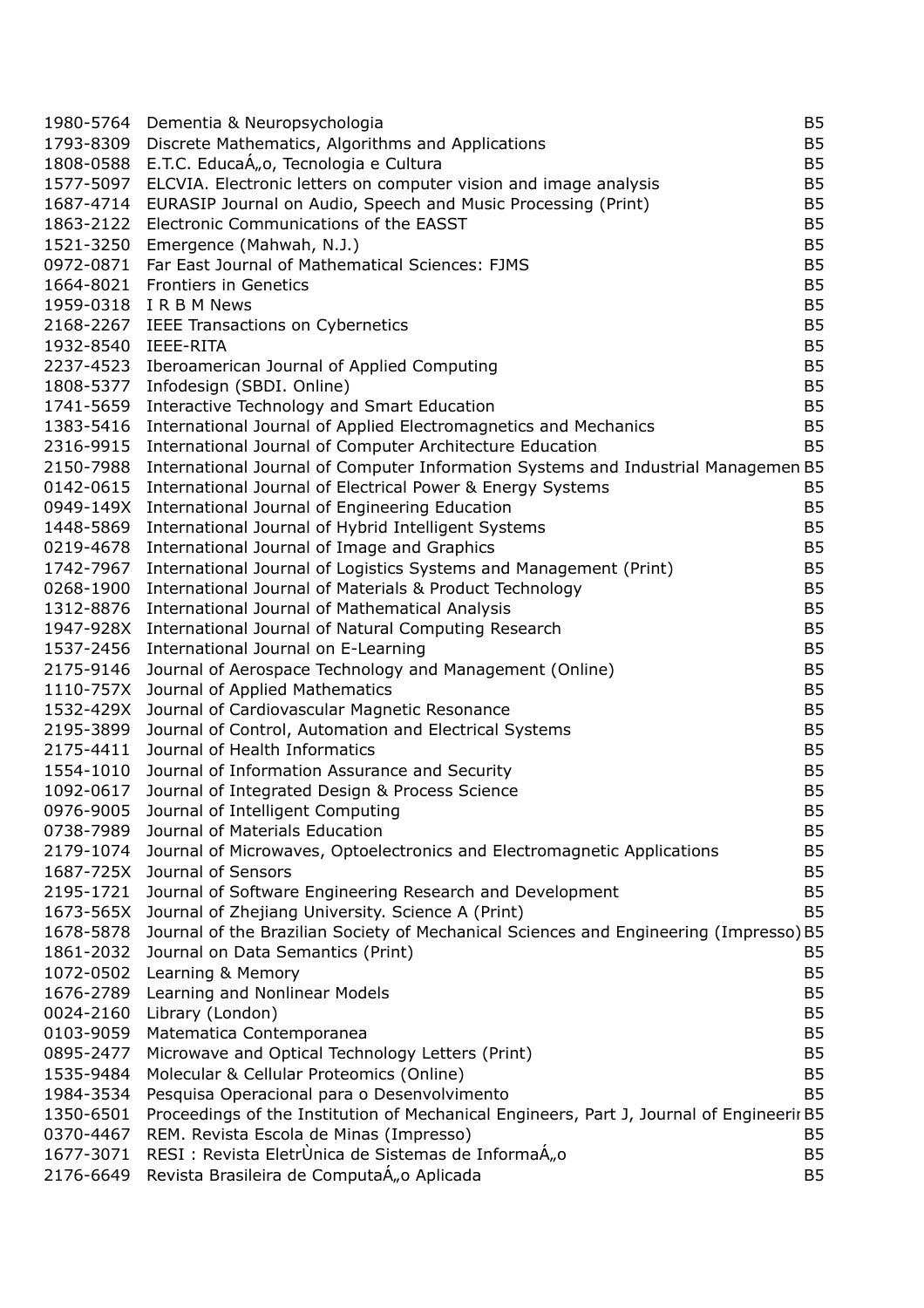| 1517-3151 | Revista Brasileira de Engenharia BiomÉdica (Impresso)                           | B <sub>5</sub> |
|-----------|---------------------------------------------------------------------------------|----------------|
| 1414-5685 | Revista Brasileira de Inform·tica na EducaÁ,o                                   | <b>B5</b>      |
| 1983-4217 | Revista Brasileira de Redes de Computadores e Sistemas DistribuIdos             | B <sub>5</sub> |
|           | 1807-1775 Revista de Gest,, o da Tecnologia e Sistemas de InformaÁ,, o (Online) | B <sub>5</sub> |
|           | 2175-2745 Revista de Inform·tica TeÛrica e Aplicada: RITA                       | B <sub>5</sub> |
| 1931-0145 | <b>SIGKDD Explorations</b>                                                      | B <sub>5</sub> |
| 1992-2248 | Scientific Research and Essays                                                  | <b>B5</b>      |
| 0163-5840 | Sigir Forum                                                                     | <b>B5</b>      |
| 0163-5948 | Software Engineering Notes                                                      | B <sub>5</sub> |
| 1677-1966 | TEMA. TendÍncias em Matem·tica Aplicada e Computacional                         | B <sub>5</sub> |
| 2179-8451 | TendÍncias em Matem·tica Aplicada e Computacional                               | B <sub>5</sub> |
| 0002-9890 | The American Mathematical Monthly                                               | B <sub>5</sub> |
| 1864-3027 |                                                                                 | B <sub>5</sub> |
|           | Transactions on Aspect-Oriented Software Development (Print)                    | B <sub>5</sub> |
| 0103-3786 | TransinformaÁ <sub>n</sub> o                                                    |                |
| 1936-5233 | Translational Oncology (Online)                                                 | B <sub>5</sub> |
| 1757-7012 | Wiley Interdisciplinary Reviews: RNA                                            | B <sub>5</sub> |
| 1051-9815 | Work (Reading, MA)                                                              | B <sub>5</sub> |
|           | 1984-2902 iSys: Revista Brasileira de Sistemas de InformaÁ <sub>n</sub> o       | B <sub>5</sub> |
| 1523-2867 | <b>ACM SIGPLAN Notices</b>                                                      | C              |
|           | 2053-230X Acta Crystallographica. Section F: Structural Biology Communications  | $\mathsf C$    |
| 2156-8553 | <b>Agricultural Sciences</b>                                                    | $\mathsf C$    |
| 2176-4301 | Anais do Simpósio Brasileiro de Informática na Educação                         | $\mathsf C$    |
| 1870-0063 | Andamios -Revista de InvestigaciÛn Social                                       | $\mathsf C$    |
|           | 0004-2773 Arquivos Catarinenses de Medicina (Impresso)                          | $\mathsf C$    |
| 2317-6059 | <b>Art Music Review</b>                                                         | $\mathsf{C}$   |
|           | 2237-826X AtoZ: novas pr·ticas em informaÁ <sub>n</sub> o e conhecimento        | $\mathsf C$    |
|           | 1519-7859 AÁ,, o ErgonÚmica                                                     | $\mathsf C$    |
| 2314-6141 | <b>BioMed Research International</b>                                            | $\mathsf C$    |
| 2314-6133 | <b>BioMed Research International</b>                                            | $\mathsf C$    |
|           | 1981-9854 Brazilian Journalism Research (Online)                                | $\mathsf C$    |
| 0102-3543 | C&T. Revista Militar de CiÍncia e Tecnologia                                    | $\mathsf C$    |
| 2316-6738 | Caderno de GraduaÁ"o - CiÍncias BiolÜgicas e da Saʿde FITS                      | $\mathsf C$    |
| 1519-0951 | Cadernos ADENAUER (S <sub>n</sub> o Paulo)                                      | $\mathsf{C}$   |
|           | 1519-132X Cadernos de Inform·tica (UFRGS)                                       | $\mathsf C$    |
|           | 2178-2229 Cadernos de Pesquisa                                                  | $\mathsf C$    |
|           | 2317-0026 Cadernos de ProspecÁ <sub>n</sub> o                                   | C              |
|           | 0102-311X Cadernos de Sa de Piblica (ENSP. Impresso)                            | $\mathsf C$    |
| 2090-6889 | Case Reports in Rheumatology                                                    | $\mathsf C$    |
|           | 2179-460X CiÍncia e Natura                                                      | $\mathsf{C}$   |
|           | 2163-1492 Computer Science and Engineering                                      | $\mathsf C$    |
|           | 1934-7332 Computer Technology and Application                                   | $\mathsf C$    |
|           | 2151-4755 Creative Education                                                    | $\mathsf{C}$   |
| 1983-5930 | Culturas Midi ticas                                                             | $\mathsf C$    |
| 1925-2676 | Cyber Journals: Multidisciplinary Journals in Science and Technology            | $\mathsf C$    |
|           | 0907-0877 Cybernetics & Human Knowing                                           | $\mathsf C$    |
|           | 2176-462X Disciplinarum Scientia. SÈrie CiÍncias Naturais e TecnolUgicas        | $\mathsf C$    |
| 0104-4060 | Educar em Revista (Impresso)                                                    | $\mathsf C$    |
| 1571-0661 | Electronic Notes in Theoretical Computer Science                                | $\mathsf C$    |
| 0922-3444 | Elsevier (Amsterdam)                                                            | $\mathsf C$    |
| 2176-4883 | Em Debate (Belo Horizonte)                                                      | $\mathsf C$    |
| 1808-5245 | Em Quest <sub>"</sub> o                                                         | $\mathsf C$    |
|           |                                                                                 | $\mathsf C$    |
|           | 1983-1277 Engenharia de Software Magazine                                       | $\mathsf{C}$   |
|           | 2179-7625 Engineering Research                                                  |                |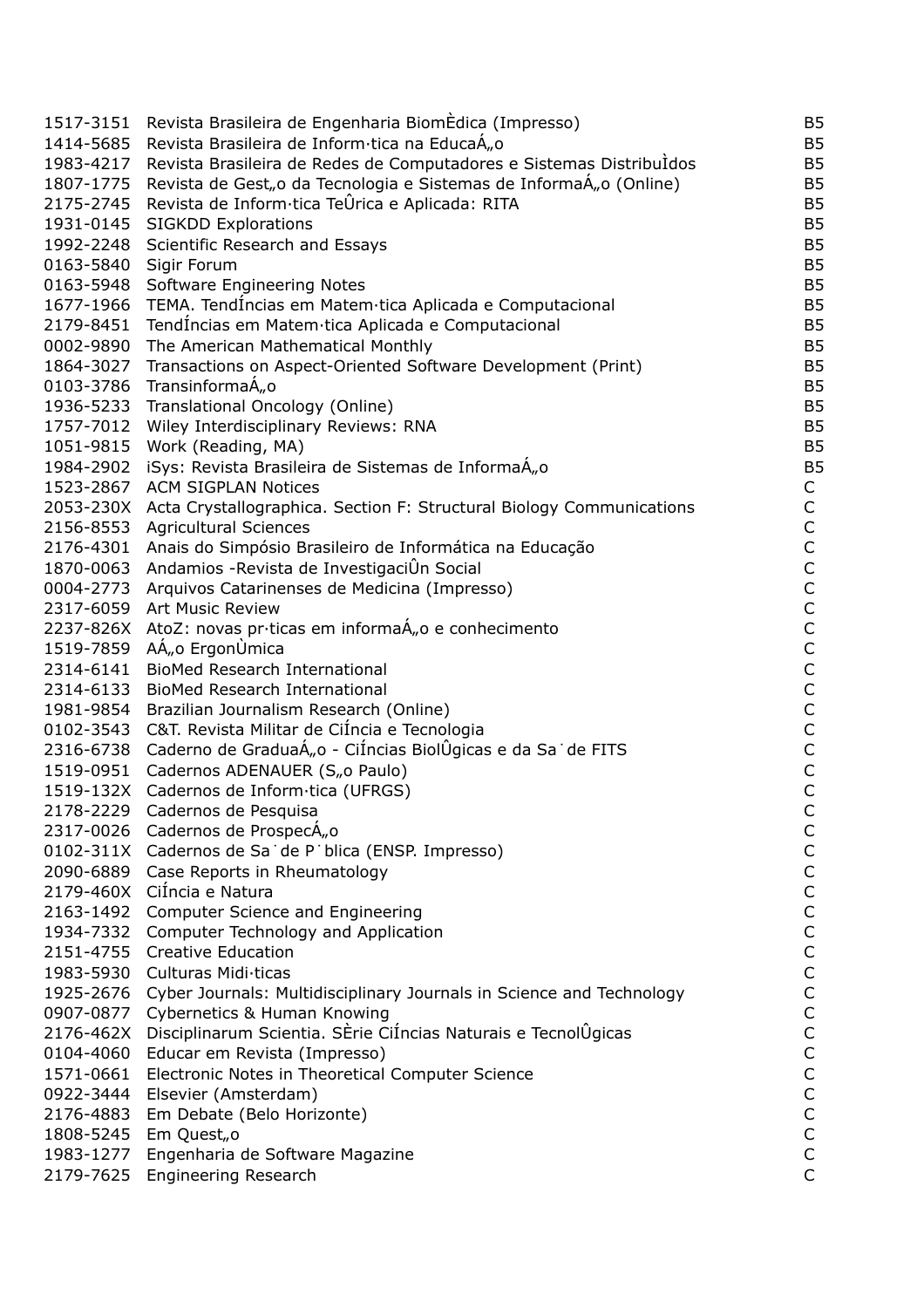| 2358-4955 | EtcÈtera: polÍtica e multidisciplinariedade                                       | C                |
|-----------|-----------------------------------------------------------------------------------|------------------|
| 1983-9308 | Exacta (Online)                                                                   | $\mathsf C$      |
| 1678-5428 | Exacta (S"o Paulo. Impresso)                                                      | $\mathsf C$      |
| 1677-0323 | FLF.EDU                                                                           |                  |
| 0103-5150 | Fisioterapia em Movimento (PUCPR. Impresso)                                       | $\frac{C}{C}$    |
| 2169-8287 | <b>Genome Announcements</b>                                                       | $\mathsf C$      |
| 1807-1600 | Holos (Natal. Online)                                                             | $\mathsf{C}$     |
| 1808-3064 | Horizonte CientIfico (Uberl, ndia)                                                | $\mathsf C$      |
| 1980-1726 | Hygeia : Revista Brasileira de Geografia MÈdica e da Sa de (Uberl, ndia)          | $\mathsf C$      |
| 1645-7641 | IADIS International Journal on WWW/Internet                                       | $\mathsf C$      |
| 2090-4355 | <b>ISRN Communications and Networking</b>                                         |                  |
| 2317-417X | InCantare                                                                         | C<br>C<br>C<br>C |
| 1981-8920 | InformaÁ <sub>n</sub> o & InformaÁ <sub>n</sub> o (UEL. Online)                   |                  |
| 1552-2210 | Interdisciplinary Journal of E-learning and Learning Objects                      |                  |
| 1414-3283 | Interface (Botucatu. Impresso)                                                    | $\mathsf C$      |
| 2348-7550 | International Journal of Advanced Technology in Engineering and Science           | $\mathsf C$      |
| 2228-6322 | International Journal of AgriScience                                              | $\mathsf C$      |
| 0975-8887 | <b>International Journal of Computer Applications</b>                             | $\mathsf C$      |
| 0974-9322 | International Journal of Computer Networks and Communications                     | $\mathsf{C}$     |
| 0975-4660 | International Journal of Computer Science and Information Technology (Print)      | $\mathsf{C}$     |
| 1738-7906 | International Journal of Computer Science and Network Security                    | $\mathsf C$      |
| 1793-8201 | International Journal of Computer Theory and Engineering                          |                  |
| 2168-4960 | International Journal of Control Science and Engineering                          | $\frac{C}{C}$    |
| 1793-8236 | International Journal of Engineering and Technology (IJET)                        | $\mathsf{C}$     |
| 2074-9007 | International Journal of Information Technology and Computer Science              | $\mathsf{C}$     |
| 2042-3217 | International Journal of Information Technology, Communications and Convergence C |                  |
| 1947-8429 | International Journal of Knowledge Society Research                               | C                |
| 2249-6645 | International Journal of Modern Engineering Research                              | $\mathsf C$      |
| 2185-2839 | International Journal of Networking and Computing                                 | $\mathsf C$      |
| 0341-8685 | International Journal of Physical Education                                       |                  |
| 2229-5518 | International Journal of Scientific and Engineering Research                      | $\frac{C}{C}$    |
| 0975-9018 | International Journal of Software Engineering & Applications (IJSEA)              | $\mathsf C$      |
| 2330-1007 | International Journal of Wireless Communications and Mobile Computing             | $\mathsf C$      |
| 1863-0383 | International Journal: Emerging Technologies in Learning                          | $\mathsf C$      |
| 1942-2679 | International journal on advances in intelligent systems.                         | $\mathsf{C}$     |
| 1676-8361 | Java magazine                                                                     | C                |
| 2013-7087 | Journal of Accessibility and Design for All                                       | $\mathsf C$      |
| 2327-4352 | Journal of Applied Mathematics and Physics                                        | $\mathsf C$      |
| 1548-7709 | Journal of Communication and Computer                                             | $\mathsf C$      |
| 1980-6604 | Journal of Communication and Information Systems (Online)                         | $\mathsf C$      |
| 1666-6038 | Journal of Computer Science and Technology (La Plata. En linea)                   | $\mathsf C$      |
| 1683-8602 | Journal of Data Science (Online)                                                  | $\mathsf C$      |
| 2166-6261 | Journal of Information and Data Management                                        | $\mathsf C$      |
| 2317-3963 | Journal of Modern Project Management                                              | $\mathsf C$      |
| 1742-6596 | Journal of Physics. Conference Series (Online)                                    | $\mathsf C$      |
| 1742-6588 | Journal of Physics. Conference Series (Print)                                     | $\mathsf C$      |
| 2238-1031 | Journal of Transport Literature                                                   | $\mathsf C$      |
| 2327-5731 | Knowledge Cultures                                                                | $\mathsf C$      |
| 1865-1348 | Lecture Notes in Business Information Processing                                  | $\mathsf C$      |
| 0302-9743 | Lecture Notes in Computer Science                                                 | $\mathsf C$      |
| 1984-4301 | LetrÙnica                                                                         | $\mathsf C$      |
| 1647-0818 | Linguam·tica (Braga)                                                              | $\mathsf C$      |
| 2075-4442 | Lubricants                                                                        | $\mathsf C$      |
|           |                                                                                   |                  |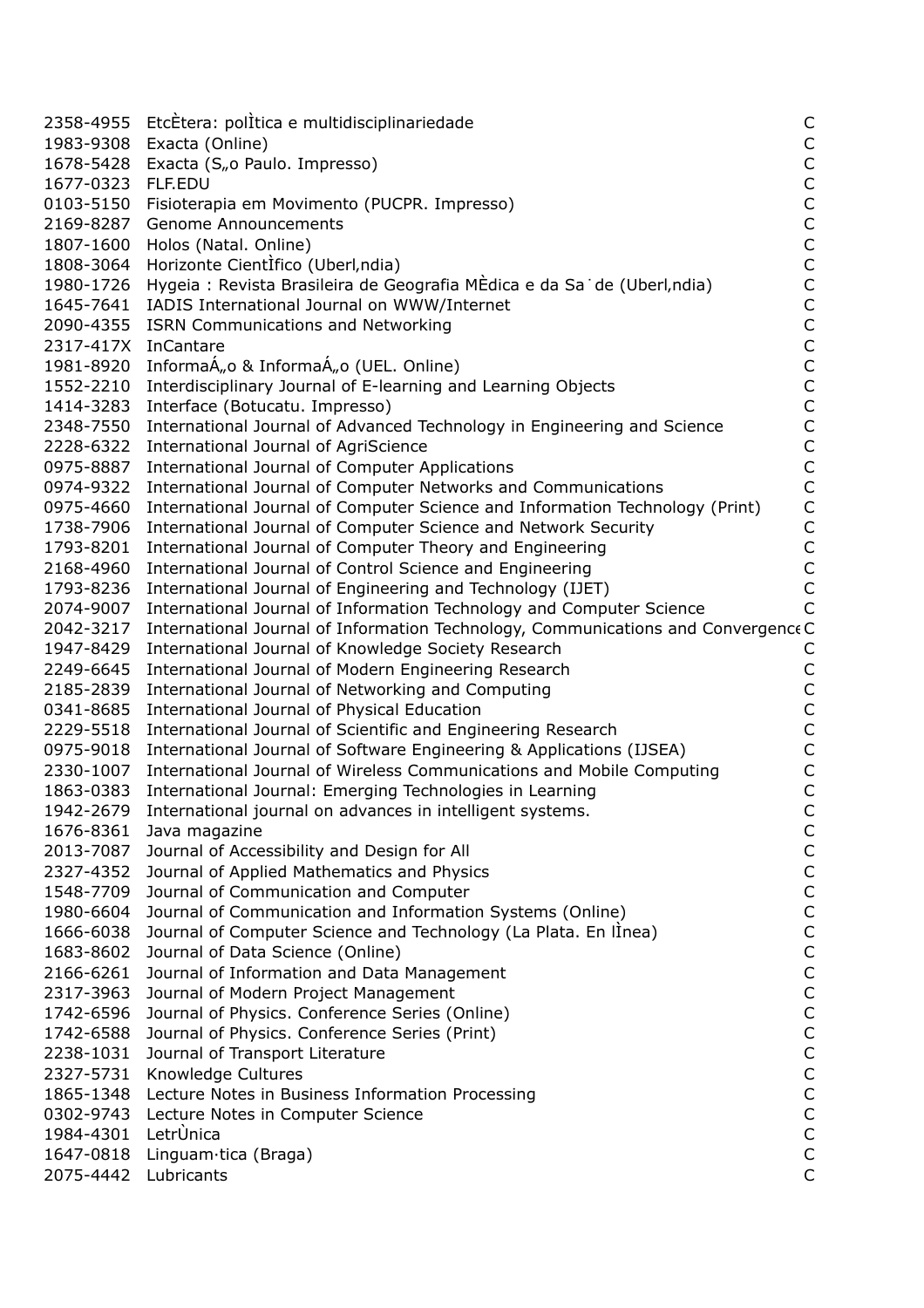|           | 1873-9865 Middle East Journal of Culture and Communication                               | C            |
|-----------|------------------------------------------------------------------------------------------|--------------|
|           | 1931-5775 NCSL International Measure: the journal of measurement science                 | C            |
|           | 1517-7017 Opus (Belo Horizonte. Online)                                                  | C            |
|           | 1981-5344 Perspectivas em CiÍncia da InformaÁ <sub>n</sub> o (Online)                    | C            |
|           | 1414-8595 Pesquisa Naval (SDM)                                                           | $\mathsf{C}$ |
| 0100-551  | Pesquisa e Planejamento EconÙmico (Rio de Janeiro)                                       | $\mathsf C$  |
| 1870-9044 | Polibits                                                                                 | C            |
|           | 1877-0509 Procedia Computer Science                                                      | $\mathsf{C}$ |
|           | 0103-6513 ProduÁ <sub>n</sub> o (S <sub>n</sub> o Paulo. Impresso)                       | $\mathsf{C}$ |
|           | 0102-7972 Psicologia: Reflex <sub>n</sub> o e CrÌtica (UFRGS. Impresso)                  | $\mathsf{C}$ |
|           | 1516-3687 Psicologia: Teoria e Pr·tica (Impresso)                                        | C            |
|           | 1982-7849 RAC. Revista de AdministraÁ <sub>n</sub> o Contempor, nea (Online)             | $\mathsf{C}$ |
|           | 1679-902X RBGP. Revista Brasileira de Gerenciamento de Projetos                          | $\subset$    |
|           | 1981-6278 RECIIS. Revista EletrÙnica de ComunicaÁ"o, InformaÁ"o & InovaÁ"o em Sa de (EdC |              |
|           | 1679-1916 RENOTE. Revista Novas Tecnologias na EducaÁ <sub>n</sub> o                     |              |
|           | 2176-9036 Revista Ambiente Cont·bil                                                      |              |
|           |                                                                                          | C            |
|           | 2179-684X Revista Brasileira de AdministraÁ"o CientIfica                                 | $\mathsf{C}$ |
|           | 1983-0823 Revista Brasileira de Biometria                                                | $\mathsf C$  |
|           | 0100-5502 Revista Brasileira de EducaÁ <sub>n</sub> o MEdica (Impresso)                  | $\mathsf C$  |
|           | 1984-6398 Revista Brasileira de Linguistica Aplicada                                     | $\mathsf{C}$ |
|           | 2238-7013 Revista Cisma                                                                  | $\mathsf{C}$ |
|           | 1678-765X Revista Digital de Biblioteconomia e CiÍncia da InformaÁ <sub>n</sub> o        | $\mathsf C$  |
|           | 2237-0722 Revista GEINTEC: gestao, inovacao e tecnologias                                | $\mathsf{C}$ |
|           | 1138-2783 Revista Iberoamericana de EducaciÛn a Distancia                                | $\mathsf C$  |
|           | 0104-1169 Revista Latino-Americana de Enfermagem (USP. Ribeir"o Preto. Impresso)         | $\mathsf{C}$ |
|           | 2316-4522 Revista Militar de CiÍncia e Tecnologia                                        | C            |
|           | 2317-8523 Revista NECAT                                                                  | C            |
|           | 2359-3741 Revista PosiÁ <sub>n</sub> o                                                   | C            |
|           | 1809-3957 Revista SODEBRAS                                                               | $\mathsf C$  |
|           | 1678-1252 Revista STREM                                                                  | $\mathsf C$  |
|           | 1679-5954 Revista da ABENO                                                               | $\mathsf C$  |
|           | 1983-4659 Revista de AdministraÁ <sub>n</sub> o da UFSM                                  | $\mathsf{C}$ |
|           | 1981-8963 Revista de Enfermagem UFPE On Line                                             | C            |
|           | 2236-0158 Revista de Ensino de Engenharia                                                | C            |
|           | 2236-0972 Revista de Gestão e Projetos                                                   | $\mathsf{C}$ |
|           | 1809-5585 Revista de Informática Aplicada                                                | C            |
|           | 2237-5112 Revista de Tecnologia da InformaÁ <sub>n</sub> o e ComunicaÁ <sub>n</sub> o    | C            |
|           | 0100-6762 Revista irvore (Impresso)                                                      | C            |
|           | 1980-5160 S & G. Sistemas & Gest <sub>no</sub>                                           |              |
|           | 0362-1340 SIGPLAN Notices (Cessou em 1991. Cont. ISSN 1523-2867 ACM SIGPLAN Notices) C   |              |
|           | 1677-9185 SQL magazine                                                                   |              |
|           | 0103-1104 Saude em Debate                                                                | С            |
|           | 0304-4238 Scientia Horticulturae                                                         | C            |
|           | 1808-2793 Scientia Plena                                                                 | C            |
|           | 2169-3285 Social Networking                                                              | C            |
|           | 0752-4072 TSI. Technique et Science Informatiques                                        | $\mathsf{C}$ |
|           | 1807-8931 Tem·tica (Jo <sub>n</sub> o Pessoa. Online)                                    | $\mathsf C$  |
|           | 2177-6776 TendÍncias e TÈcnicas em Realidade Virtual e Aumentada                         | С            |
|           | 1942-2644 The International Journal on Advances in Networks and Services                 | C            |
|           |                                                                                          |              |
|           | 2237-1346 Transportes (Rio de Janeiro)                                                   | C            |
|           | 0301-679X Tribology International                                                        | C            |
|           | 1949-8454 World Journal of Biological Chemistry                                          | $\mathsf{C}$ |
|           | 0965-1721 Yearbook of International Environmental Law                                    | Ċ            |